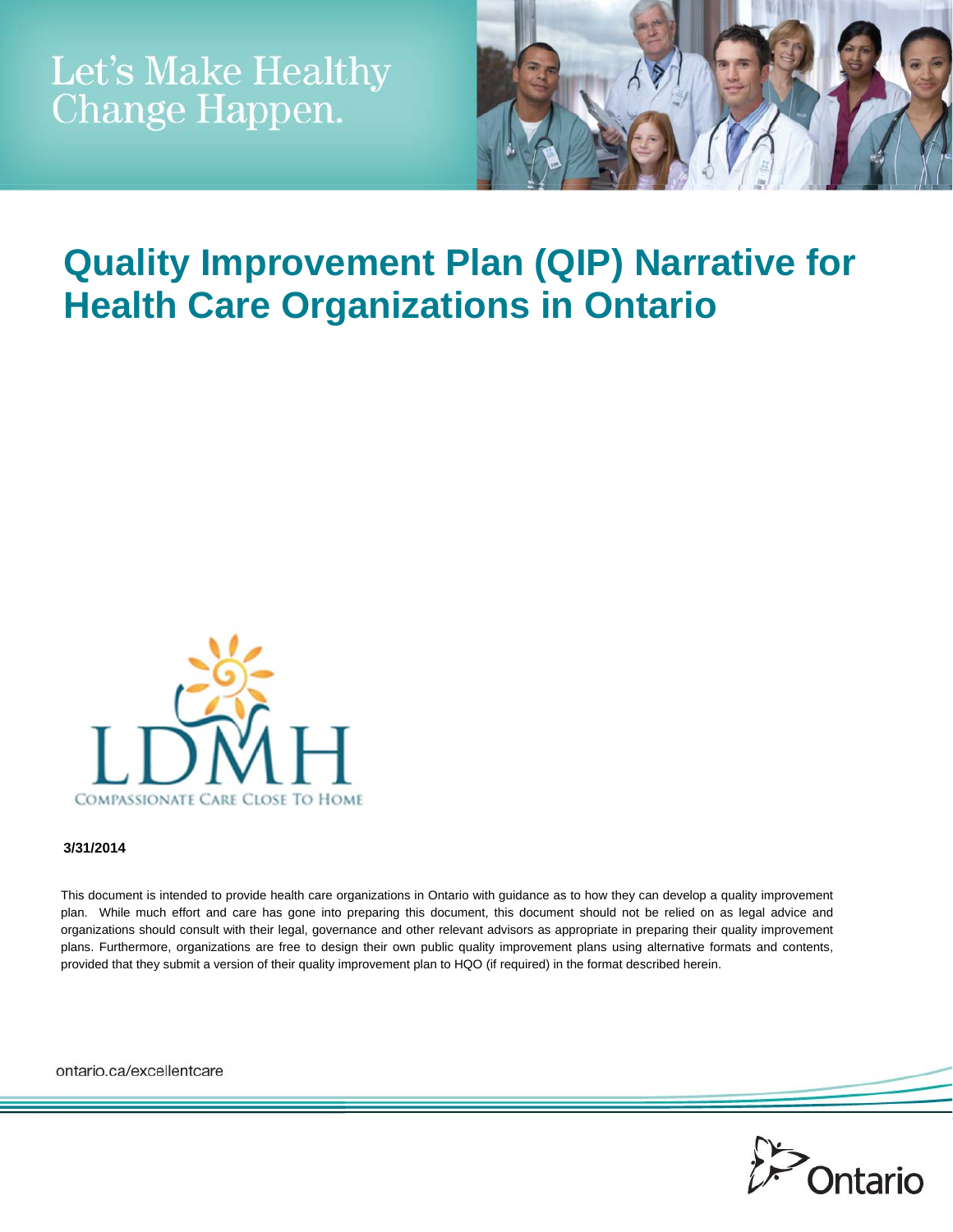## **Overview**

The organization completed a Strategic Planning Process in 2011/12. The strategic plan is reviewed each year and new corporate priorities are established. The annual operating planning process is then initiated. The publically posted annual QIP is in the fourth year. The organization has a well-developed integrated quality improvement plan that has been in place for more than 10 years, which is an Accreditation Canada requirement. Our integrated quality plan integrates utilization management, medical quality of care and patient safety indicators. We use the QIP for Ontario hospital's template to identify the top priorities for improvement to the public, the LHIN and our partners.

This year there are 13 organizational priorities. All align with local, regional and provincial planning initiatives.

A summary of the objectives by priority follows:

- Priority 1 To reduce Hospital Acquired Infection for C-Diff. (2 indicators)
- Priority 2 To improve organization financial health (1 indicator)
- Priority 3 To reduce ED wait times (5 indicators)
- Priority 4 To improve inpatient satisfaction (4 indicators)
- Priority 5 To reduce unnecessary hospital admissions

## **Integration & Continuity of Care**

None of the 13 corporate indicators we have selected can be achieved in isolation internally or externally. Each priority requires the support of partners across the system. Here are some examples of how we are working with system partners to improve quality of care for our patients.

#### Priority 1 Partners - Infection Control

In order to reduce HAI – C Diff we collaborate with others such as the local public health unit and other infection control nurses within our LHIN. The infection control nurse (ICN) at our site has a network of local resources and consultants. Internally the ICN is increasing collaboration with our lead pharmacist and both are on the Medication Management Committee. Regionally, LDMH is a member of a regional Pharmacy and Therapeutics committee lead by the Windsor hospitals.

#### Priority 2 Partners - Financial Health

The ESC LHIN is actively working with LDMH to determine what the community needs are and what services we should be delivering now and in the future as the health care system changes. Our financial health is being gradually eroded by the new funding formula and decreasing ED volumes. Internally we have been making many cost cutting changes. Staff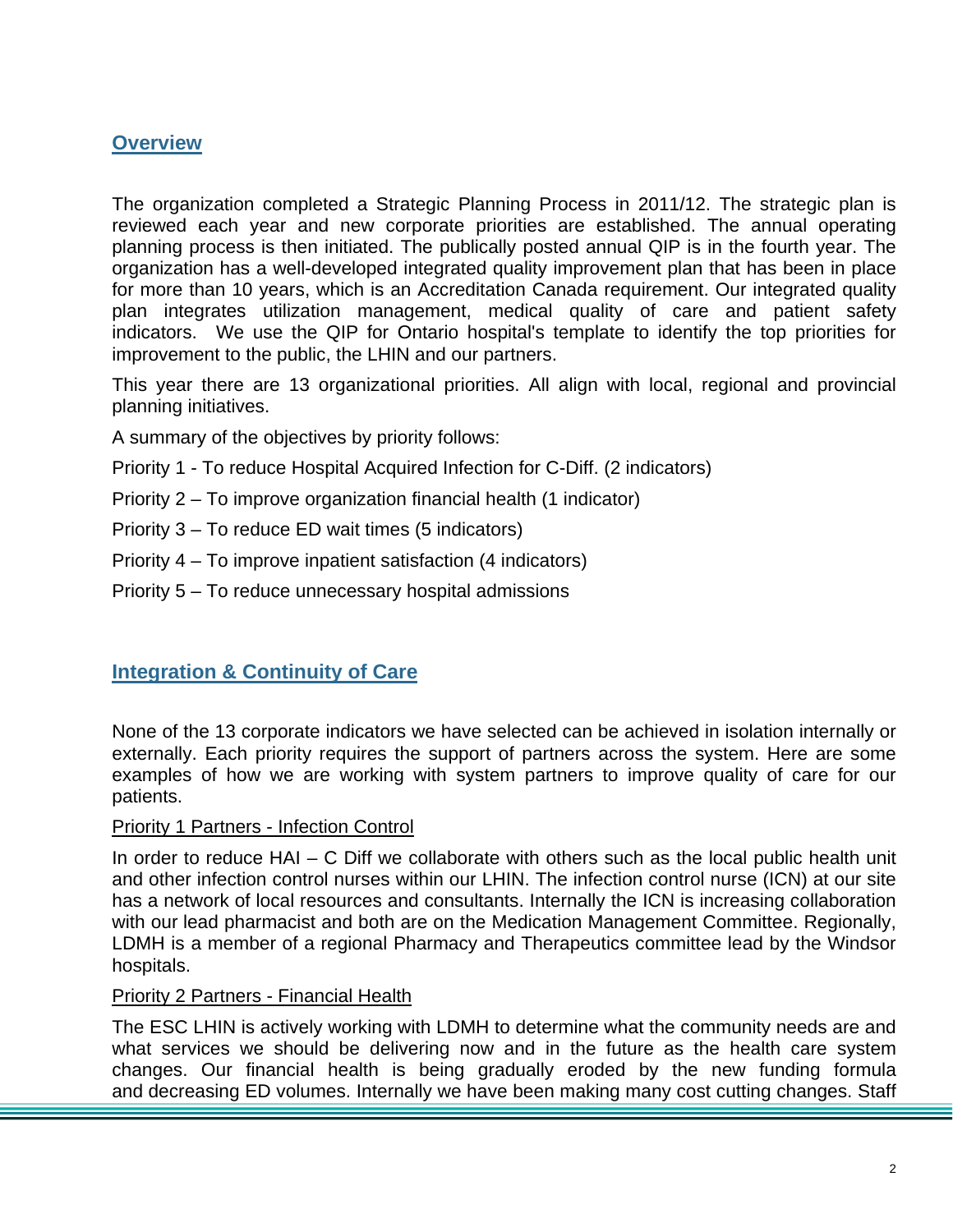and managers are active partners in reducing staff sick time and overtime as well as changing care delivery systems in response to workload variances.

#### Priority 3 Partners – ED Wait Times

LDMH actively participated in the development of the protocols and will continue to do so as the Windsor hospitals undergo changes. Internally a great deal of cooperation is required amongst all departments to achieve the targets set for ED wait time improvement. We have contacted the best performers to learn more about how to improve performance. CCAC is a partner we depend upon to make good plans with families and to support early discharge so patients are able to access inpatient beds in a timely fashion.

#### Priority 4 Partners – Patient Satisfaction

Every member of the hospital team plays a part in the patient's experience. Every contact with every patient and family affects our reputation. We have a patient advocate as the lead point of contact and the OHA provides good best practice ideas we learn from. Strategies of high performers are published by Health Quality Ontario. Volunteers are important partners in improving patient satisfaction.

#### Priority 5 - Unnecessary Hospital Admissions

A new partnership has formed and created a business plan and is known as the ESC South Shore Health Link. All partners involved in the management of chronic disease are working on reducing inpatient admissions. Local partners are being supported by HQO, Ivey School of Business, Transform and the ESC LHIN.

#### **Challenges, Risks & Mitigation Strategies**

The largest risk is for Priority 2 – Improve Financial Health. The new funding formula has a disproportionate impact on a small hospital. We have currently engaged a consultant to undergo a Needs Assessment process that will identify services required now and in the future. Currently we are receiving ED wait time incentive dollars which is dependent on maintaining ED volumes of 30,000. With implementation of Family Health Teams and extended hours, this is a risk to ED volume which will remove funding from the hospital. Our Assess Restore program is unfunded after Dec 2014 and this is a further risk to maintaining financial health in this organization.

Mitigation strategies are expected to come through capacity planning and realignment of services within the region to meet local needs identified through the consulting process. We expect the ESC LHIN to support the need for a hospital in Leamington as the HUB in our Health Link. Our Board has reached out to the LHIN Board, local partners and leaders to support us in improving financial health.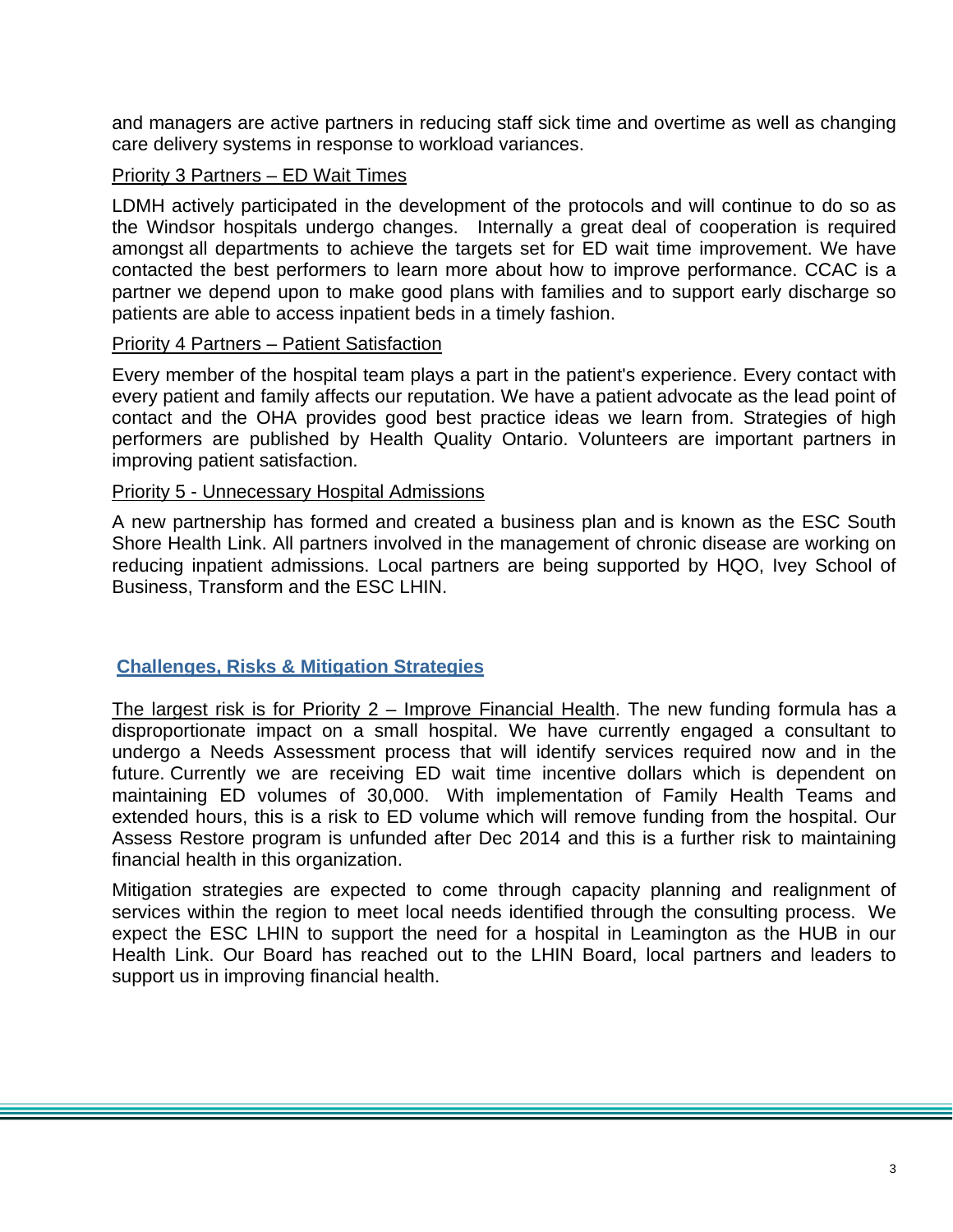## **Information Management Systems**

We have made improvements in this area. New additions are MEDWORXXS – software systems that identifies barriers to hospital discharge. EDIS has also been implemented. This system supports ED flow by providing information on the time it takes to carry out various steps in the ED care delivery process.

## **Engagement of Clinical Staff & Broader Leadership**

The planning cycle engages managers, care teams, advisory committees, the LHIN, partners, governance committees and physician leaders in establishing goals, priorities and action plans for change. All QIP plans and results are posted internally on quality boards. Successes are communicated at town hall meetings and in newsletters. Successes are celebrated at the departmental level as well as management team.

Outcomes are reviewed in quarterly LHIN meetings for many of the indicators. Many indicators are publically reported on the LDMH website.

## **Accountability Management**

Salary rollback – Senior Management Team 2%; Chief Executive 5%

## **Health System Funding Reform**

Planning for the impact of Health System Funding Reform has been incorporated into the overall quality process through regular reporting and monitoring of indicators and quality outcomes. A Monthly Organization Performance Report has been designed and implemented to report key metrics for items that impact financial performance as well as Quality. Volumes for Quality Based Procedures are monitored monthly and the projected impact on funding is reported. Scorecards specific to QBP's are reported on a regular basis. The discharge summary for QBP's has been designed to align with best practice per the Quality Based Procedure Handbooks within our hospital and for handoff to our community partners.